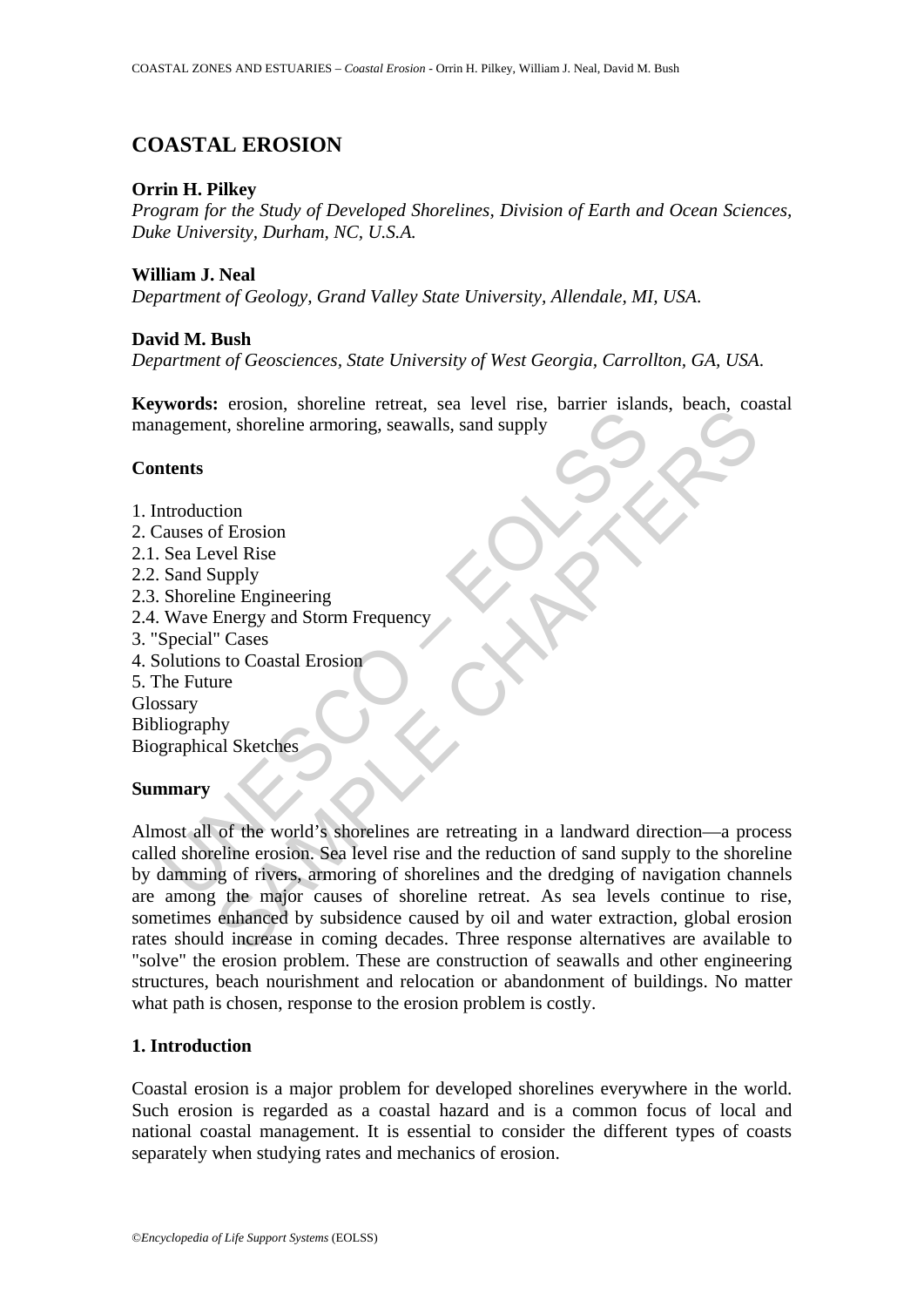The problem is truly global in scope. The coastal erosion crisis is human-induced in one sense, because if no one lived near the shore there would be no problem. Shorelines may be retreating and land may be lost, but in many countries this is acceptable because stopping erosion is not economically feasible. Once buildings line a shoreline, coastal erosion becomes a coastal erosion problem.

Prevention of land loss in countries such as Japan and Taiwan, where land area is at a premium, is a high priority, and massive structures are routinely built and maintained to hold back the sea, even in undeveloped areas. In USA many shorelines are lined with buildings that were constructed in spite of well-documented, significant erosion rates. When buildings are eventually threatened by erosion, attempts to stabilize the shoreline often damage the beaches, so the conflict amounts to a fundamental question. Which should we save, buildings or beaches?

Shoreline erosion is best-termed shoreline retreat. The beach, the most visible and valuable part of most shorelines, is not really eroding, but is simply changing its position in space. However, the term erosion is deeply engrained in the scientific literature and in the media, so we will use the term erosion to describe the process, which moves shorelines in a landward direction. In addition, it is important to note that coastal erosion in the natural system does not damage recreational beaches.

reline erosion is best-termed shoreline retreat. The beach, the ratio in space. However, the term erosion is deply engineed at at a so we will use the term erosion is deply enginement at a mean the media, so we will use th erosion is best-termed shoreline retreat. The beach, the most visible and the resor shorelines, is not really eroding, but is simply changing at space. However, the term erosion is deeply engrained in the scienting in spac Rates of erosion vary widely and some sandy shorelines are accreting. On sandy (as opposed to rocky) shorelines, retreat rates of 1 m, plus or minus 0.5 m, per year are common. The largest remaining barrier island in Taiwan (Wai Sun Ding) is eroding at up to 75 m per year while those on the barrier islands of the Mekong Delta in Vietnam are building seaward. Shorelines in front of glacial sandurs in Iceland are advancing at 4 m per year.

However, probably 80 to 85% of the world's shorelines are retreating. Some shorelines retreat at a steady rate such as the 2 m per year in South Nags Head, NC. Others such as some rocky coasts are stable for years and erode only during the largest storms. Every imaginable scenario between steady and sporadic erosion rates occurs somewhere.

### **2. Causes of Erosion**

### **2.1. Sea Level Rise**

Causes of erosion are many and complex. One of the most widely publicized and perhaps the least understood is relative sea level rise. It is very difficult to separate and quantify the impact of sea level rise on shorelines. The extent of erosion also depends on the size and the degree of consolidation of the material at the shoreline, wave energy, frequency of storms, the type of shoreline i.e. barrier island versus sand flat (versus rocky) and the slope of the surface across which the shoreline is retreating. Some argue that sea level rise is not responsible for any portion of the current erosion rates but this is clearly a minority view.

The Bruun Rule is often touted as a quantitative approach to predict the amount of shoreline movement caused by a given sea level rise. It is virtually the only model that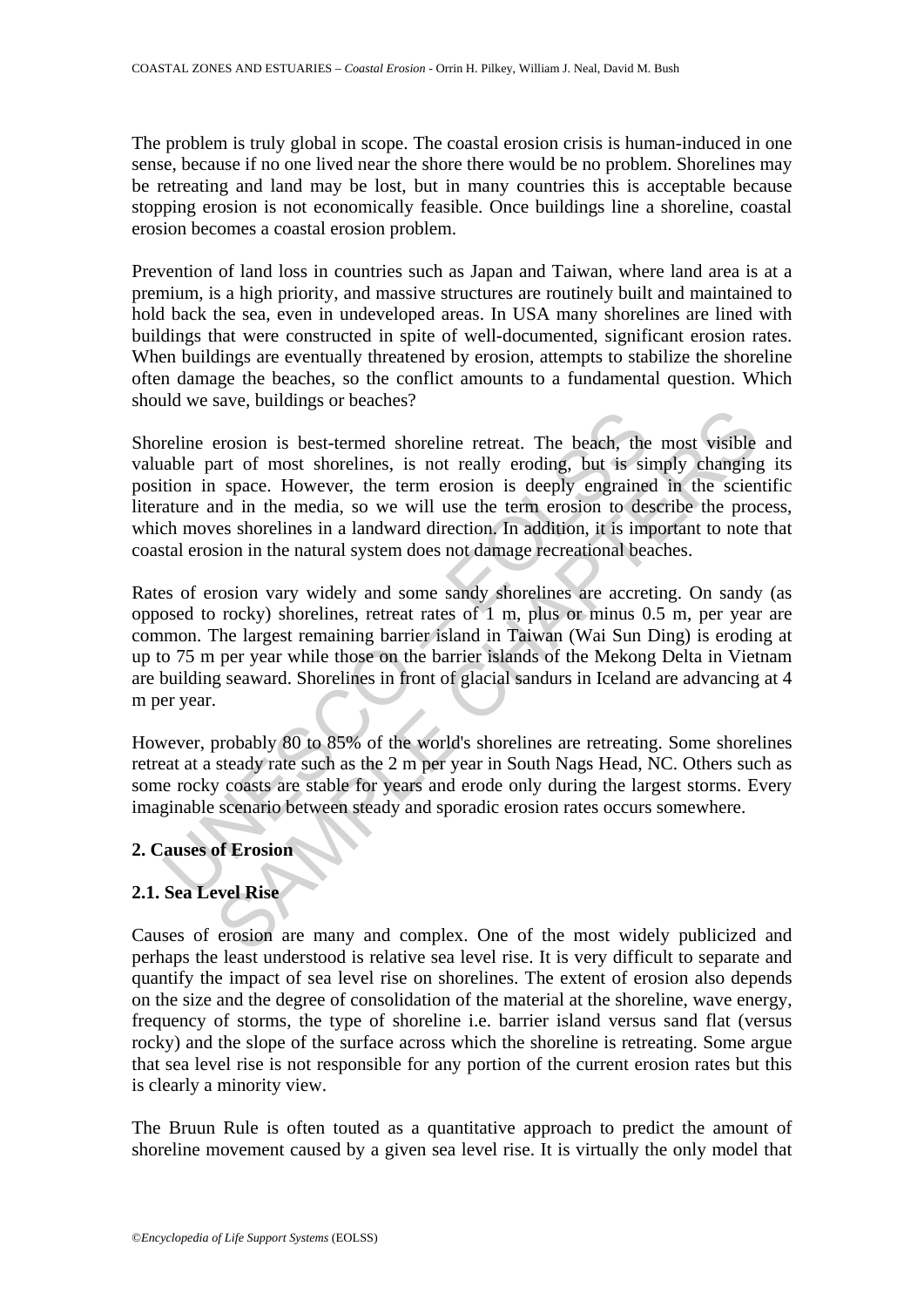makes such a claim but it is doubtful that it works. The rule does not take into account loss of sand onshore or offshore, the slope of the upland surface over which the shoreline must move, and the rule assumes a beach/shoreface system of unconsolidated sand, uncomplicated by rock layers. Mathematically the rule assumes that the rate of shoreface retreat depends on the slope of the shoreface or lower beach but no such relationship is known.

Evidence that sea level rise is impacting shoreline retreat at present is reflected in the behavior of undeveloped barrier islands which, on both the Atlantic and Gulf coasts of USA, are eroding on both the open-ocean and lagoon sides. This island narrowing can be interpreted as a response to sea level rise because barrier islands can migrate in a rising sea, but to do so effectively the islands must be narrow enough to be completely overwashed in storms. Clearly the islands could not have been narrowing for long or they would not exist. Something has recently changed and most likely it is the commencement of a global sea level rise within the last hundred years.

The rise in sea level (usually determined by tide records) varies from place to place. Along the North American East Coast, about 1 ft. per century (0.3 cm/yr.) is a common figure. The Mississippi Delta shoreline may be dropping at 4 times that rate (1 cm/yr.), and along portions of the Pacific Coast of Colombia, sea level may be locally rising at 10 ft. per century (2.5 cm/yr.). On the other hand, in glacial rebound areas, such as Juneau, Alaska, sea level is dropping in response to the retreat of the Mendenhall Glacier.

would not exist. Something has recently changed and momencement of a global sea level rise within the last hundred years<br>rise in sea level (usually determined by tide records) varies from<br>gradient Dariton Manerican East C d not exist. Something has recently changed and most likely it is<br>ment of a global sea level rise within the last hundred years.<br>In sea level (usually determined by tide records) varies from place to pl<br>North American East The causes of the current sea level rise are not completely agreed upon. Certainly a combination of melting of glaciers in lower latitudes (alpine glaciers), subsidence of continental shelves due to the recent arrival of the water mass after the last glacial epoch, and thermal expansion of the surface layers of the oceans due to atmospheric heating, all contribute to the rise. Human induced subsidence is locally very important such as on the Niger Delta in West Africa where extraction of both oil and water is causing the land to sink. Up to 2 m of local subsidence has occurred along the shores of Galveston Bay near Houston, Texas, due to extraction of water for use by oil refineries. Extraction of natural gas, before it was halted, caused sinking of the Dutch barrier islands at a significant rate.

Huge potential for sea level rise resides in the West Antarctic ice sheet, especially the portion that resides on the continental shelf. The ice sheet is partially floating and partially grounded, and if significant breakup occurs, a maximum of 6 m sea level rise is a possibility.

The consequences of sea level rise include flooding, salt-water intrusion, and increased rates of shoreline retreat. Flooding which also involves shoreline retreat, will be most important in areas of very low land slope (1:10 000) such as that of northeastern North Carolina and the Mississippi Delta. At risk on the delta are many square miles of wetlands. The delta of the Ganges-Brahmaputra rivers that makes up most of the country of Bangladesh is a particularly susceptible area. What makes the Bangladesh situation critical is the huge population of fishers and farmers living on the lower delta. Sea level rise may cause a huge loss of land and wetlands on the Mississippi Delta, but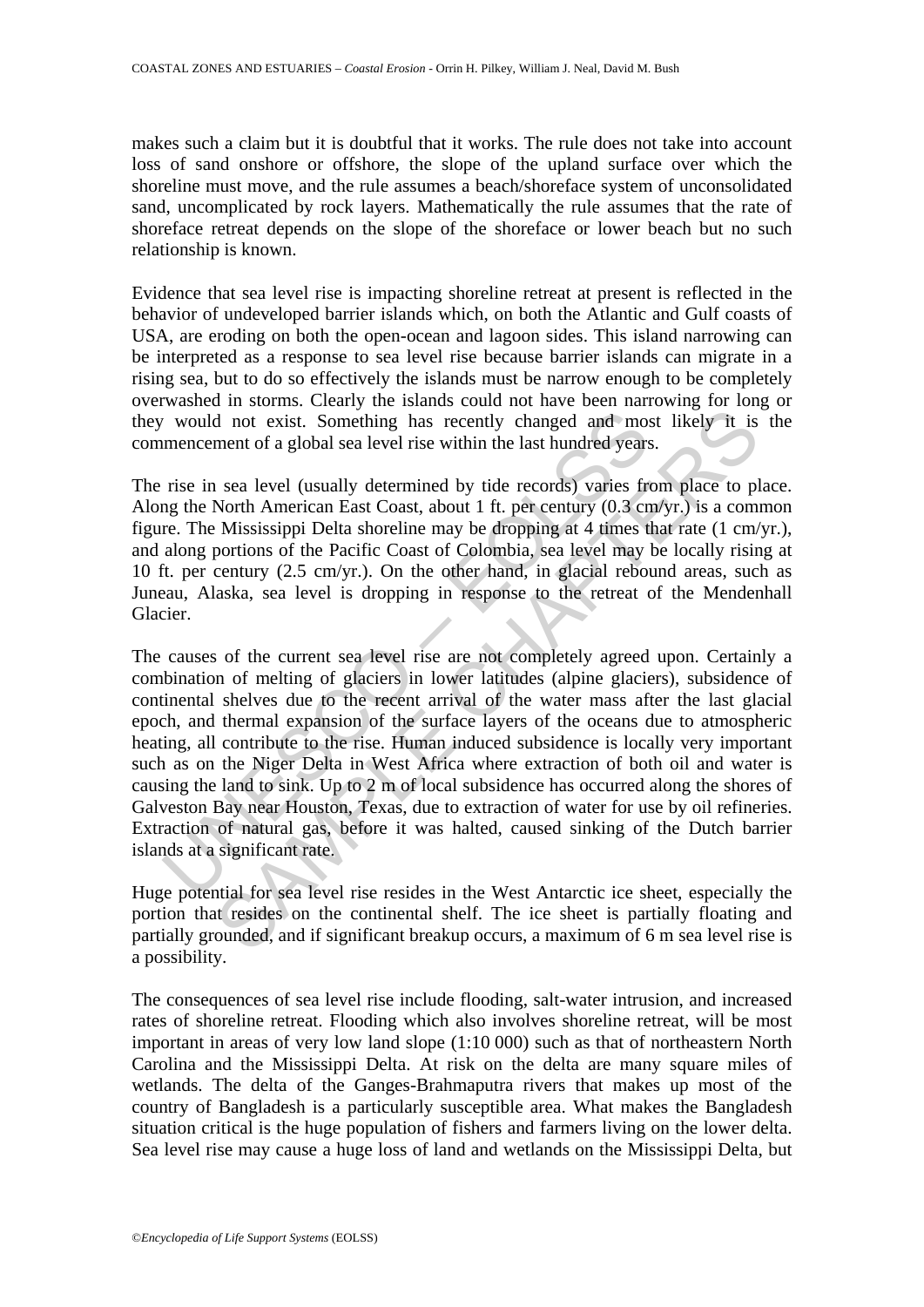unlike in Bangladesh, only a small number of people are threatened.

The effects of saltwater intrusion can be seen along the margins of Pamlico Sound, North Carolina, where the mainland shoreline is rimmed by dead and dying trees. Often the immediate cause of vegetative changes is the forcing up of the fresh water table ahead of the invading, rising seawater.

Shoreline erosion along all types of shorelines is occurring even where sufficient elevation and steepness are present to avoid simple inundation. In such cases, which make up most of the world's shorelines, the impact of sea level rise on coastal retreat can be viewed as a process of raising the base level of storm waves, causing incremental landward advance of wave-caused erosion.

direct role of humans in causing global sea level rise is widely as<br>duction of excess CO<sub>2</sub> causing the Earth's atmosphere to act like a<br>up. Over the past two decades a number of studies have predid<br>rise due to the greenho The direct role of humans in causing global sea level rise is widely assumed to be global production of excess  $CO<sub>2</sub>$  causing the Earth's atmosphere to act like a greenhouse and to heat up. Over the past two decades a number of studies have predicted a eustatic sea level rise due to the greenhouse effect. The models used to predict the relationship between global warming and sea level rise are fraught with many unknowns and cannot be viewed as definitive predictions. The models' predicted sea level rises range from 0.5 to 2 m by the year 2100. If the higher figure is nearly correct, our society will probably not be concerned with seashore recreational areas on barrier islands. Rather concern will be focused on the need to preserve major coastal cities! The lower figure will generate and maintain a perceived chronic coastal erosion problem that will magnify the societal debate over beaches vs. buildings.

#### **2.2. Sand Supply**

role of humans in causing global sea level rise is widely assumed to be gl<br>of excess CO<sub>2</sub> causing the Earth's atmosphere to act like a greenhouse art<br>or the past two deceades a number of studies have predicted a eustatic<br> Each shoreline reach has a unique combination of sand sources. The most important ones are rivers, eroding cliffs adjacent to the beaches, and the adjacent continental shelf. There are a number of local sources of sediment for shorelines as well. Longshore transport of sand from adjacent beaches is often very important. Calcium carbonate in the form of tests and shells produced by local marine organisms and pushed ashore by wave activity is a major component of many shorelines in warm climates and where dilution by local rivers is unimportant. Examples of such a calcareous sand supply include parts of the Hawaiian Islands, Puerto Rico and other Caribbean Islands, and the Yucatan Peninsula in Mexico. In contrast, along the tropical Pacific coast of Colombia, dilution of calcareous skeletal fragments by river sediment flowing from the nearby Andes Mountains is extreme and produces a shoreline sediment with little calcium carbonate content. Along the Abu Dhabi barrier island shoreline, oolites produced by inorganic precipitation in ebb tidal delta shoals at inlets provide a constant supply of CaCO<sub>3</sub> to local beaches.

The sediment contribution of the continental shelf is provided by the onshore transport of fair weather waves. In most sediment budget analyses the continental shelf contribution is counted as the amount of sediment not accounted for from other sources. Different sources of sediment may provide material of widely varying grain size. Eroding drumlins in New England will release a wide range of material from boulders to sand as will an eroding coral reef. Eroding dunes on barrier islands, on the other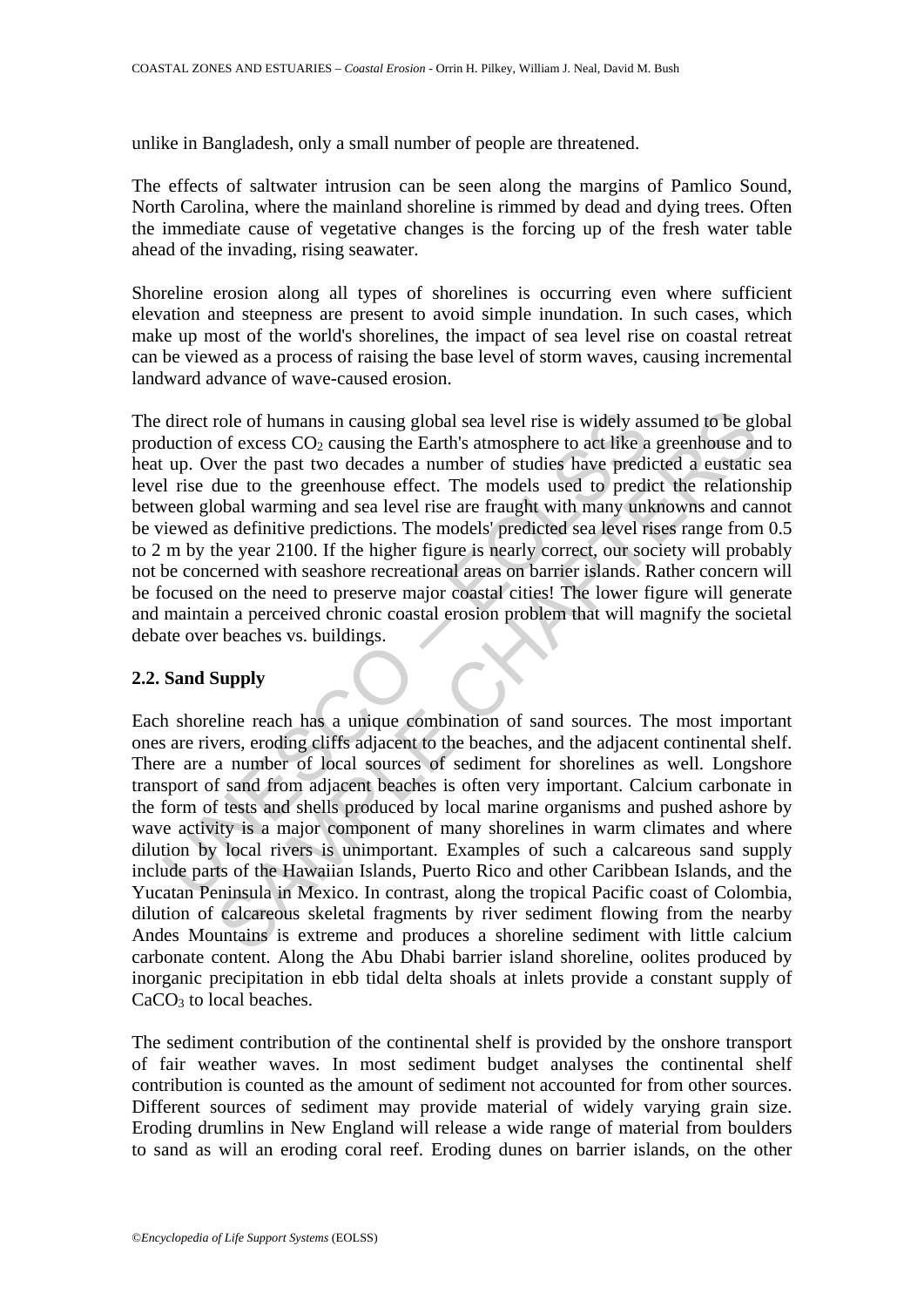hand, will release well-sorted, fine-grained sand.

By far the most important impact on sediment supply leading to coastal erosion is that of humans. Such interference with the flow of coastal materials has increased dramatically in recent decades, leading increasingly, in wealthy countries, to artificial replacement of beach sand by pumping or trucking "new" sand to the beaches, a process called beachfill, beach nourishment or beach replenishment.

On a regional scale, the damming of rivers is the greatest cause of coastal erosion by humans. On the US East Coast and other estuarine coasts where the river valleys have recently been flooded by the Holocene sea level rise, rivers dump their loads at the heads of the estuaries far from the shoreline. In these situations, cut-off of the sand supply by dams is of no consequence. But where rivers empty directly into the sea without a large estuary as a sediment sink, as on the US Pacific coast, the cut off of sediment by dams leads directly to coastal erosion. Mining of construction sand from beaches and in river mouths is another important cause of erosion.

This problem is particularly severe on deltas. The Nile, Niger and Mississippi deltas exhibit extensive land loss and coastal erosion directly attributable to upstream dams. On the Ganges-Brahmaputra delta, diking of delta lobes to provide agricultural areas, prevents annual buildup of sediment necessary to counteract natural subsidence due to compaction of muds. Eventually on perhaps a scale of several decades, this can lead to permanent land loss when dikes are inevitably removed in major floods.

From the stuary as a sediment sink, as on the US Paerific coment by dams leads directly to coastal erosion. Mining of consches and in river mouths is another important cause of erosion.<br>Sproblem is particularly severe on d large estuary as a sediment sink, as on the US Paeffic coast, the cut of<br>large estuary as a sediment sink, as on the US Paeffic coast, the cut of<br>y dams leads directly to coastal erosion. Mining of construction sand<br>f d in On the lower Mississippi Delta, artificial levee construction has prevented annual spillover of sediment-laden waters, reducing the sediment supply to both marshes and beaches, leading to considerable land loss. It seems to be an inevitable result of human occupation of river flood plains and deltas, that sediment supply to the coast will be altered and reduced.Adding to the coastal sand supply problem is very widespread sand mining. No sand is cheaper and easier to obtain for the construction of buildings in the coastal zone than beach sand. Sand mining operations are deceptively small in scale.

Often this mining takes the form of a truck load here, a wagon load there, and even wheelbarrow loads of sand which, when totaled can amount to a large sand loss to beaches. Sand loss from beach mining occurs in all societies, but is a particular problem in developing countries. In Nigeria, mining of sand in lower river mouths is a problem leading to erosion. Sand accumulations on the up-drift sides of jetties are sometimes mined on a very large scale as in Portugal, but this is far less damaging to sand supplies than the removal of sand from natural beaches and river mouths.

- -

-

TO ACCESS ALL THE **11 PAGES** OF THIS CHAPTER, Visit[: http://www.eolss.net/Eolss-sampleAllChapter.aspx](https://www.eolss.net/ebooklib/sc_cart.aspx?File=E2-06-01-01)